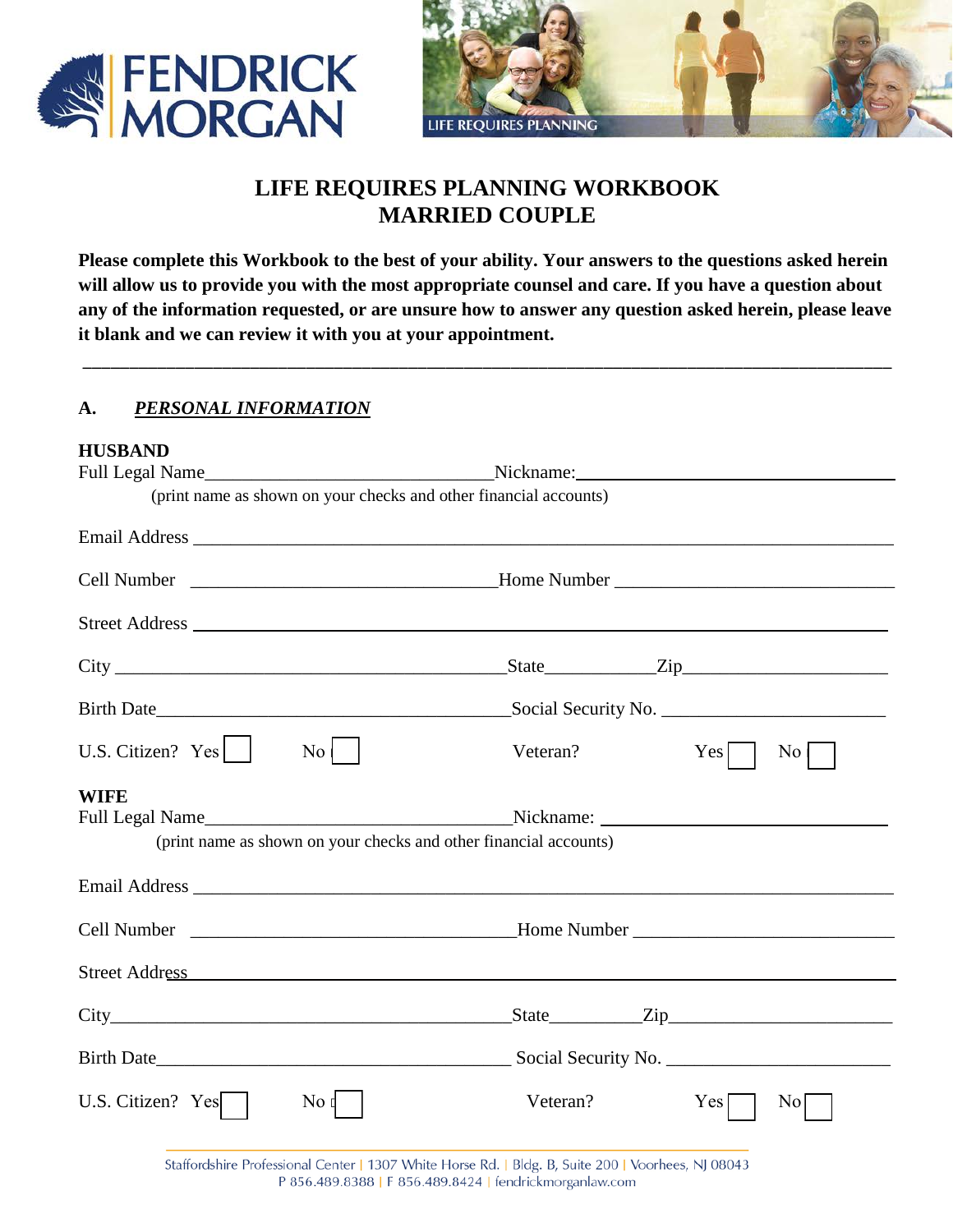| Do either of you have long-term care insurance? |  |
|-------------------------------------------------|--|

# **B.** *MEDICAL DATA*

# **1. HEALTH**

Have either of you had any medical diagnoses of which we should be aware in our representation of you? If so, please describe your diagnosis and prognosis:

\_\_\_\_\_\_\_\_\_\_\_\_\_\_\_\_\_\_\_\_\_\_\_\_\_\_\_\_\_\_\_\_\_\_\_\_\_\_\_\_\_\_\_\_\_\_\_\_\_\_\_\_\_\_\_\_\_\_\_\_\_\_\_\_\_\_\_\_\_\_\_\_\_\_\_\_\_\_\_\_\_\_\_\_\_\_

\_\_\_\_\_\_\_\_\_\_\_\_\_\_\_\_\_\_\_\_\_\_\_\_\_\_\_\_\_\_\_\_\_\_\_\_\_\_\_\_\_\_\_\_\_\_\_\_\_\_\_\_\_\_\_\_\_\_\_\_\_\_\_\_\_\_\_\_\_\_\_\_\_\_\_\_\_\_\_\_\_\_\_\_\_\_

2

Have either of you been diagnosed with any chronic condition (such as dementia of any kind, Alzheimer's Disease, Parkinson's Disease, Multiple Sclerosis, etc.)? If so, please explain:

\_\_\_\_\_\_\_\_\_\_\_\_\_\_\_\_\_\_\_\_\_\_\_\_\_\_\_\_\_\_\_\_\_\_\_\_\_\_\_\_\_\_\_\_\_\_\_\_\_\_\_\_\_\_\_\_\_\_\_\_\_\_\_\_\_\_\_\_\_\_\_\_\_\_\_\_\_\_\_\_\_\_\_\_\_\_\_

\_\_\_\_\_\_\_\_\_\_\_\_\_\_\_\_\_\_\_\_\_\_\_\_\_\_\_\_\_\_\_\_\_\_\_\_\_\_\_\_\_\_\_\_\_\_\_\_\_\_\_\_\_\_\_\_\_\_\_\_\_\_\_\_\_\_\_\_\_\_\_\_\_\_\_\_\_\_\_\_\_\_\_\_\_\_\_

Have either of you noticed any recent change in your memory, appetite, energy levels, balance, or anything else which might affect your activities of daily life? \_\_\_\_\_\_\_\_\_\_\_\_\_\_\_\_\_\_\_\_\_\_\_\_\_\_

\_\_\_\_\_\_\_\_\_\_\_\_\_\_\_\_\_\_\_\_\_\_\_\_\_\_\_\_\_\_\_\_\_\_\_\_\_\_\_\_\_\_\_\_\_\_\_\_\_\_\_\_\_\_\_\_\_\_\_\_\_\_\_\_\_\_\_\_\_\_\_\_\_\_\_\_\_\_\_\_\_\_\_\_\_\_\_

\_\_\_\_\_\_\_\_\_\_\_\_\_\_\_\_\_\_\_\_\_\_\_\_\_\_\_\_\_\_\_\_\_\_\_\_\_\_\_\_\_\_\_\_\_\_\_\_\_\_\_\_\_\_\_\_\_\_\_\_\_\_\_\_\_\_\_\_\_\_\_\_\_\_\_\_\_\_\_\_\_\_\_\_\_\_\_

Do either of you require any assistance with activities of daily living (such as administering medications, driving, cooking, grooming, feeding, transportation, etc.)? If so, please explain:

\_\_\_\_\_\_\_\_\_\_\_\_\_\_\_\_\_\_\_\_\_\_\_\_\_\_\_\_\_\_\_\_\_\_\_\_\_\_\_\_\_\_\_\_\_\_\_\_\_\_\_\_\_\_\_\_\_\_\_\_\_\_\_\_\_\_\_\_\_\_\_\_\_\_\_\_\_\_\_\_\_\_\_\_\_\_\_

\_\_\_\_\_\_\_\_\_\_\_\_\_\_\_\_\_\_\_\_\_\_\_\_\_\_\_\_\_\_\_\_\_\_\_\_\_\_\_\_\_\_\_\_\_\_\_\_\_\_\_\_\_\_\_\_\_\_\_\_\_\_\_\_\_\_\_\_\_\_\_\_\_\_\_\_\_\_\_\_\_\_\_\_\_\_\_

\_\_\_\_\_\_\_\_\_\_\_\_\_\_\_\_\_\_\_\_\_\_\_\_\_\_\_\_\_\_\_\_\_\_\_\_\_\_\_\_\_\_\_\_\_\_\_\_\_\_\_\_\_\_\_\_\_\_\_\_\_\_\_\_\_\_\_\_\_\_\_\_\_\_\_\_\_\_\_\_\_\_\_\_\_\_\_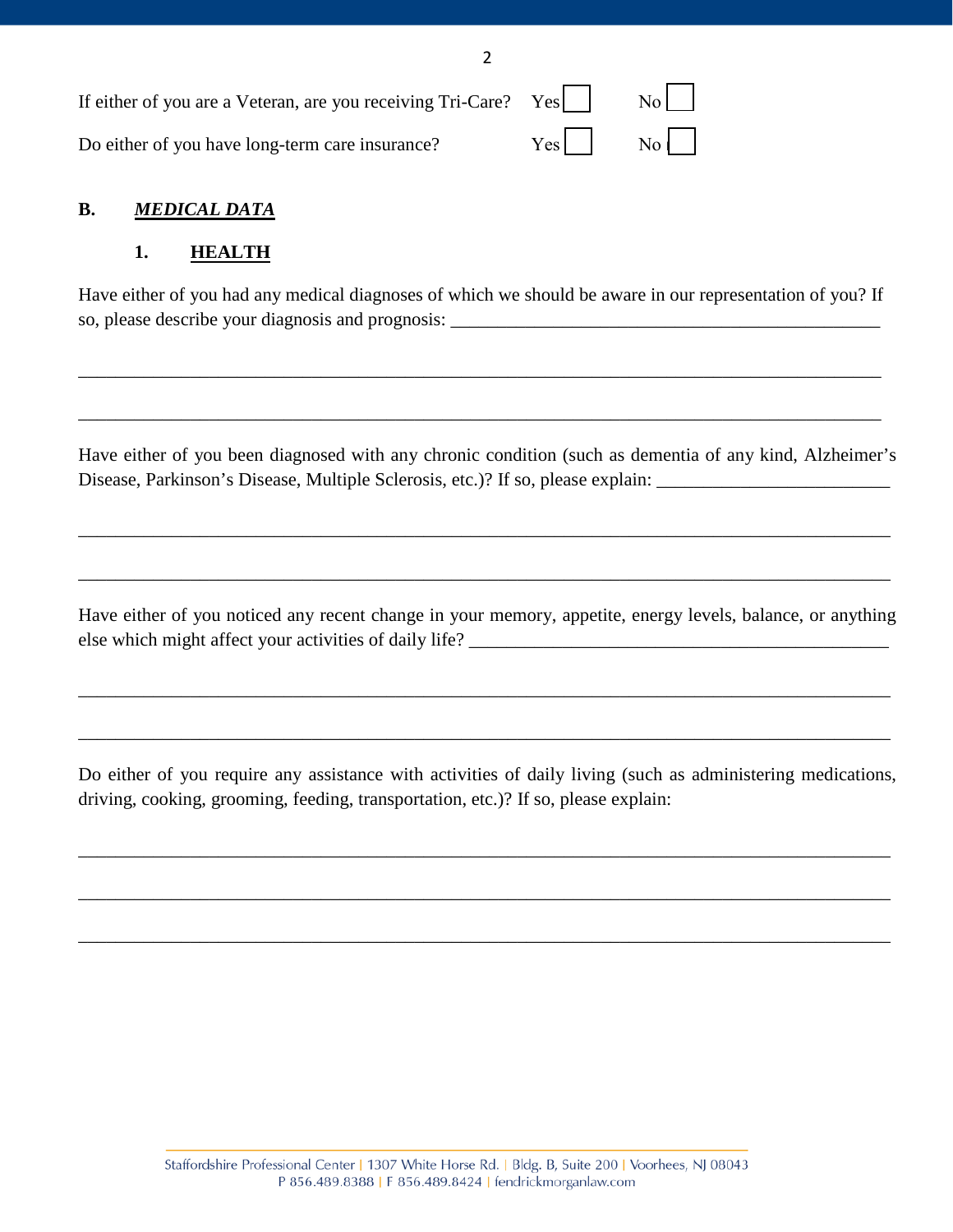### **2. MEDICAL INSURANCE**

If you are a New Jersey resident, are you currently on PAAD (Pharmaceutical Assistance to the Aged and Disabled Program) or Senior Gold? Yes □ No □

If you are a Pennsylvania resident, are you currently receiving benefits under PACE or PACE NET?  $Yes \Box$  No  $\Box$ 

If you are a Veteran, are you currently receiving prescription benefits from the Veteran's Administration?  $Yes \Box$  No  $\Box$ 

Do you maintain any have any medical, prescription, or dental insurance other than Medicare? Yes □ No □

\_\_\_\_\_\_\_\_\_\_\_\_\_\_\_\_\_\_\_\_\_\_\_\_\_\_\_\_\_\_\_\_\_\_\_\_\_\_\_\_\_\_\_\_\_\_\_\_\_\_\_\_\_\_\_\_\_\_\_\_\_\_\_\_\_\_\_\_\_\_\_\_\_\_\_\_\_\_\_\_\_\_\_\_\_\_\_

If yes, please provide carrier information, who is covered and any premiums paid: \_\_\_\_\_\_\_\_\_\_\_\_\_\_\_\_\_\_\_\_\_\_\_\_\_\_\_\_

# **C.** *FAMILY*

# **1. CHILDREN** (if applicable)

| <b>Child's Name</b> | Address (including zip code) | Date of Birth |
|---------------------|------------------------------|---------------|
|                     |                              |               |
|                     |                              |               |
|                     |                              |               |
|                     |                              |               |
|                     |                              |               |
|                     |                              |               |

Does the Husband have any children by a previous marriage?  $Yes \Box No \Box$ 

If so, who?

Does the Wife have any children by a previous marriage?  $Yes \Box No \Box$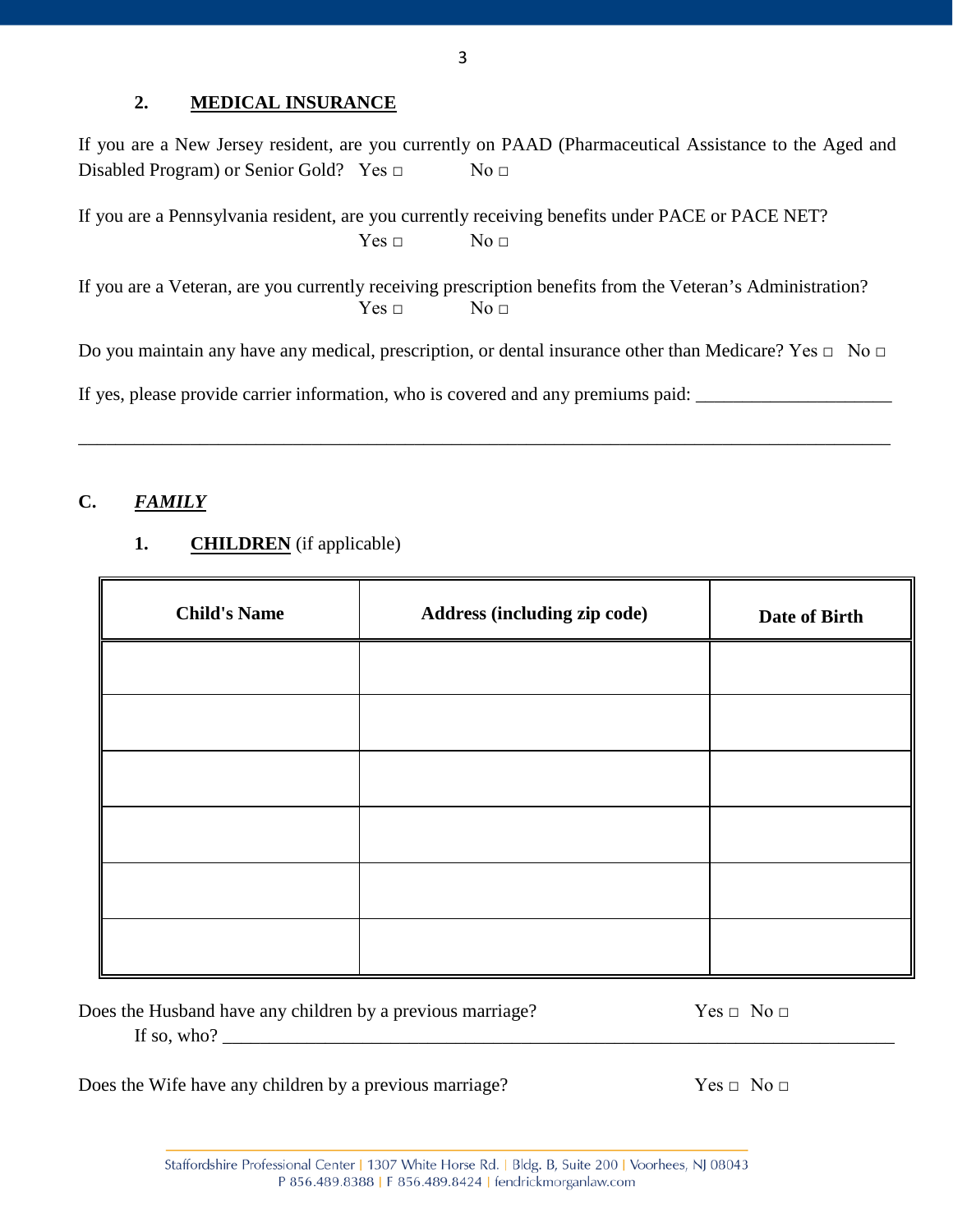If so, who? \_\_\_\_\_\_\_\_\_\_\_\_\_\_\_\_\_\_\_\_\_\_\_\_\_\_\_\_\_\_\_\_\_\_\_\_\_\_\_\_\_\_\_\_\_\_\_\_\_\_\_\_\_\_\_\_\_\_\_\_\_\_\_\_\_\_\_\_\_\_\_\_\_\_\_\_\_

| Are all of your children in good health?                                                       |                                 |                             | Yes             |
|------------------------------------------------------------------------------------------------|---------------------------------|-----------------------------|-----------------|
| Are any of your children blind or disabled?                                                    |                                 |                             | Yes             |
| Are any of your children receiving SSI or other form of government entitlement? Yes            |                                 |                             |                 |
| If yes, how much is the child's monthly payment? $\S$                                          |                                 |                             |                 |
| Child is receiving: Medicaid $\Box$                                                            | Medicare $\Box$                 | Veterans Disability Benefit | $\Box$          |
| Do any of your family members have any problems with:                                          |                                 |                             |                 |
| Drug Addiction?<br>Alcoholism?<br>Spendthrift?<br>Marital Difficulty?<br>Financial Difficulty? | Yes<br>Yes<br>Yes<br>Yes<br>Yes | No<br>No.<br>No<br>No<br>No |                 |
| Do any of your children live with you in your home?                                            |                                 | Yes ⊡                       | No <sub>□</sub> |
| If so, who and for how long?                                                                   |                                 |                             |                 |

# **2. GRANDCHILDREN**

| <b>Grandchild's Name</b> | <b>Address (including zip code)</b> | Date of Birth |
|--------------------------|-------------------------------------|---------------|
|                          |                                     |               |
|                          |                                     |               |
|                          |                                     |               |
|                          |                                     |               |
|                          |                                     |               |
|                          |                                     |               |
|                          |                                     |               |
|                          |                                     |               |
|                          |                                     |               |
|                          |                                     |               |

Do you wish to treat all of your grandchildren equally? Yes □ No □

If not, why?\_\_\_\_\_\_\_\_\_\_\_\_\_\_\_\_\_\_\_\_\_\_\_\_\_\_\_\_\_\_\_\_\_\_\_\_\_\_\_\_\_\_\_\_\_\_\_\_\_\_\_\_\_\_\_\_\_\_\_\_\_\_\_\_\_\_\_\_\_\_\_\_\_\_\_\_\_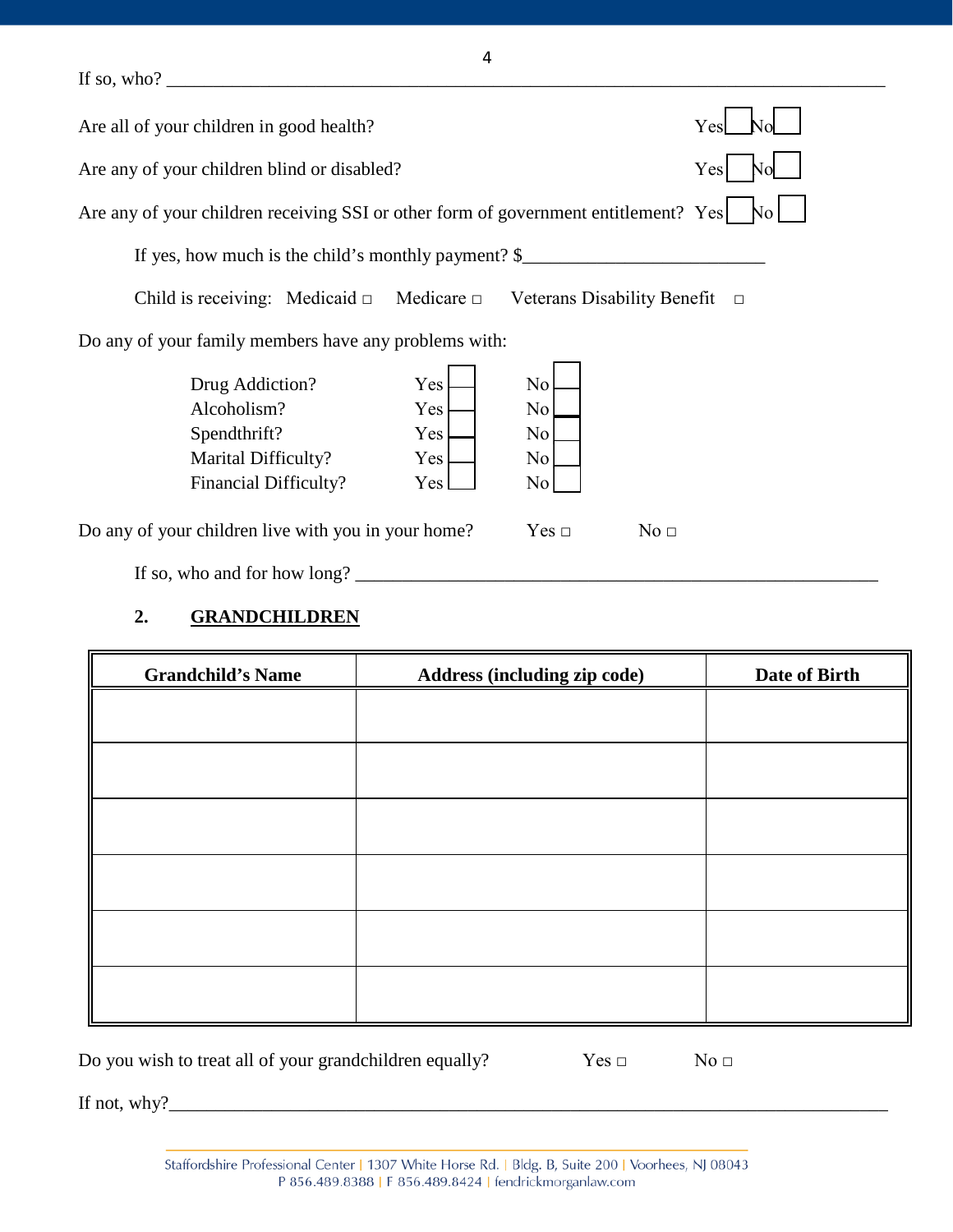Do you want to leave your grandchildren a specific bequest or percentage distribution upon the death of either of you? Yes  $\Box$  No  $\Box$ 

| If so, how much do you want to leave your grandchildren?                                         |          |
|--------------------------------------------------------------------------------------------------|----------|
| Are any of your grandchildren disabled?                                                          | $Yes$ No |
| Are any of your grandchildren receiving SSI or other form of government entitlement? Yes $ N_0 $ |          |
| Grandchild is receiving: Medicaid $\Box$ Medicare $\Box$ Veterans Disability Benefit $\Box$      |          |

At what age do you want distributions to your grandchildren?

(You might decide to distribute funds to adult grandchildren immediately, or you may decide to hold the assets in trust for your grandchildren until they reach certain ages. For example, you may want your grandchildren to receive 1/3 of their share at age 25, 1/2 of the remaining amount at age 30 and the entire remaining amount at age 35, or any other age/ages that make sense to you.)

#### **3. OTHER BENEFICIARIES**

Do you want your Will to benefit anyone other than your spouse, children, grandchildren, i.e., charity or other person?

 $Yes \Box$  No  $\Box$ 

If yes, please list:

| <b>Name of Beneficiary</b> | <b>Address of Beneficiary</b> | Relationship | <b>Dollar Amount</b> |
|----------------------------|-------------------------------|--------------|----------------------|
|                            |                               |              |                      |
|                            |                               |              |                      |
|                            |                               |              |                      |
|                            |                               |              |                      |
|                            |                               |              |                      |
|                            |                               |              |                      |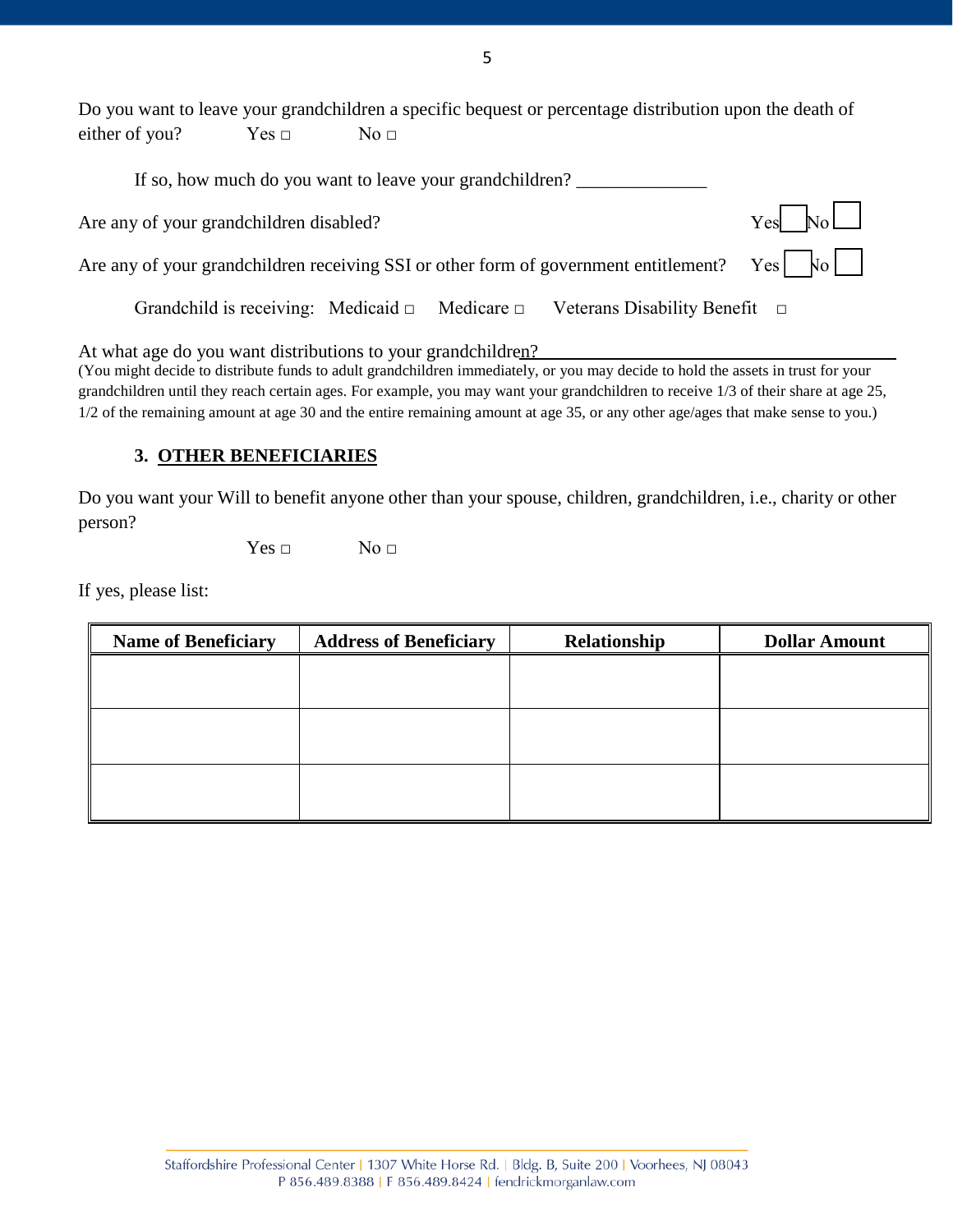# **D.** *MONTHLY INCOME*

**In completing this section, please provide only your fixed monthly income amounts. For example, if you receive periodic dividend payments or required minimum distributions from an IRA, you do not need to list that income here. We are interested in your fixed, recurring monthly income.**

|                                                               | Husband's<br>Monthly Income | Wife's<br>Monthly Income |
|---------------------------------------------------------------|-----------------------------|--------------------------|
| <b>Gross Social Security Benefits</b>                         | $\mathbb{S}$                |                          |
| (include \$134.00 Medicare Part B                             |                             |                          |
| Deduction, if applicable)                                     |                             |                          |
| <b>Gross Monthly Pension</b>                                  | \$                          |                          |
| (Do not reduce this amount by any monies taken out for        |                             |                          |
| federal income taxes, health insurance, or any other reason.) |                             |                          |
| VA Disability Benefit                                         | \$                          |                          |
| <b>Annuity Income</b>                                         | \$                          |                          |
| Rental Income                                                 |                             |                          |
| TOTAL MONTHLY INCOME                                          |                             |                          |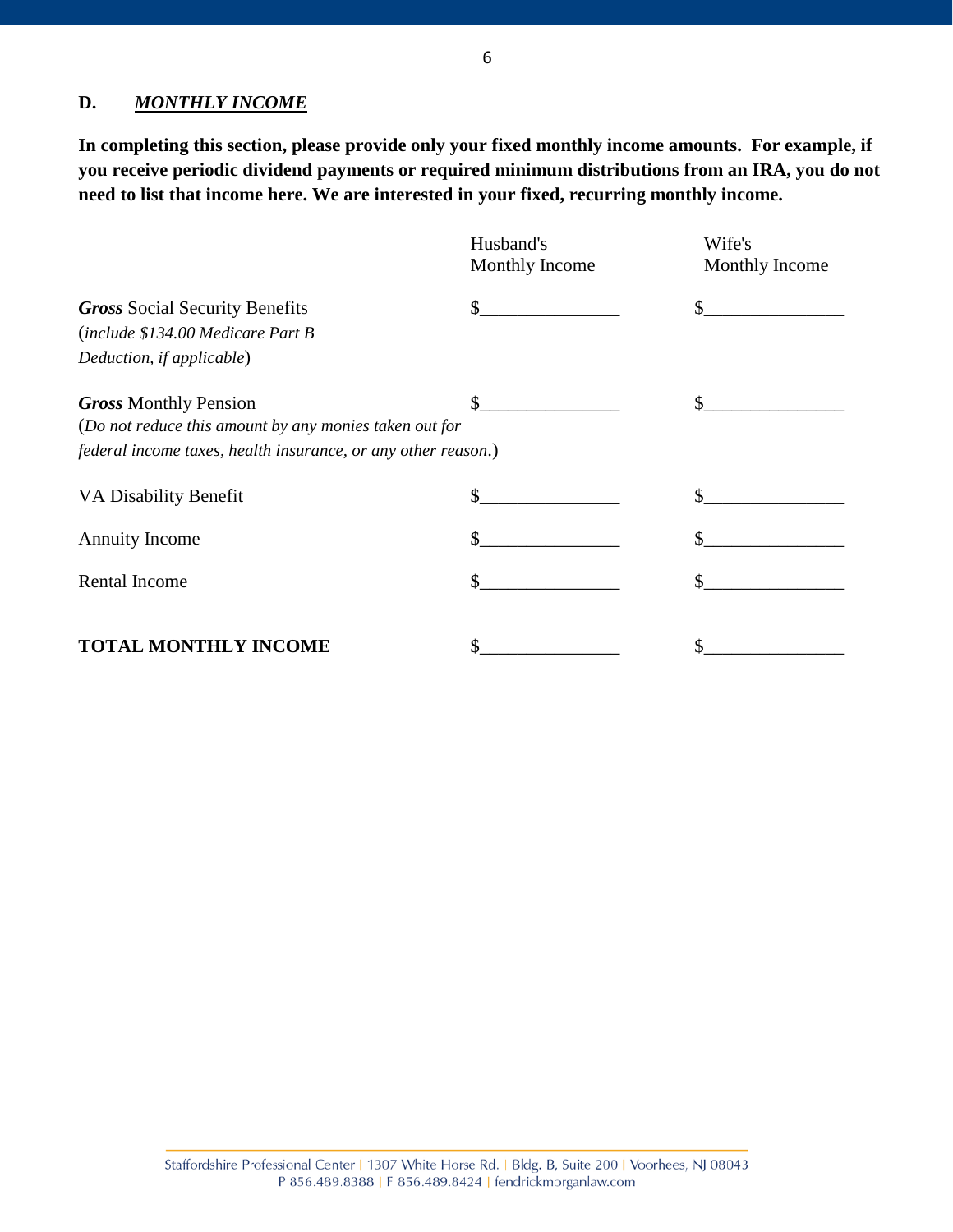**E.** *FINANCIAL SUMMARY* - *Please bring spreadsheet of your financial assets or fill out the information requested below and bring most recent statements, if possible*.

|                                                                                      | Husband                    | <b>ASSETS</b><br>Wife       | Joint             | <b>LIABILITIES</b>         |
|--------------------------------------------------------------------------------------|----------------------------|-----------------------------|-------------------|----------------------------|
| <b>Bank Accounts</b>                                                                 | \$                         | $\mathbb{S}$                | $\mathbb{S}$      | $\mathbb{S}$               |
| Real Estate (residence) [bring copy of deed,<br><i>if possible]</i>                  | $\oint$                    | $\boldsymbol{\mathcal{S}}$  | $\mathcal{S}_{-}$ | \$                         |
| Real Estate (other) [bring copies of all deeds,<br><i>if possible]</i>               | $\boldsymbol{\mathcal{S}}$ | $\mathcal{S}$               | $\mathcal{S}$     | $\boldsymbol{\mathcal{S}}$ |
| Non-Retirement Investments<br>(Brokerage Accounts, Stock,<br>Mutual Fund, CDs, etc.) | $\mathbb{S}$               | $\mathcal{S}$               | $\mathbb{S}$      | $\mathbb{S}$               |
|                                                                                      | $\mathcal{S}$              | $\mathcal{S}$               | $\mathbb{S}$      | \$                         |
|                                                                                      | \$                         | $\mathcal{S}$               |                   |                            |
|                                                                                      | \$                         | \$                          | \$                |                            |
| <b>Non-Retirement Account Annuities</b>                                              |                            | $\mathcal{S}$               | $\mathcal{S}$     | $\mathbb{S}$               |
|                                                                                      | \$                         | $\mathbb{S}$                | $\mathbb{S}$      | $\mathbb{S}$               |
|                                                                                      | \$                         | $\mathbb{S}$                | $\mathbb{S}$      | $\mathbb{S}$               |
|                                                                                      | $\mathbb{S}$               | $\mathcal{S}$               | $\mathcal{S}$     | $\mathcal{S}$              |
| Retirement Account Assets (IRAs,<br>401(k), 403(b), etc.)                            | \$                         | $\mathbb{S}$                | $\mathbb{S}$      | $\mathbb{S}$               |
|                                                                                      | \$                         | $\mathbb{S}$                | $\mathbb{S}$      | $\mathbb{S}$               |
|                                                                                      | $\mathcal{S}$              | $\mathbb{S}$                | $\mathbb{S}$      | $\mathbb{S}$               |
| Business Interests [if any]                                                          |                            |                             |                   | \$                         |
| Anticipated Inheritance [if any]                                                     | $\mathsf{S}$               | \$                          | $\mathbb{S}$      | $\mathbb{S}$               |
| Life Insurance                                                                       | \$                         | \$                          |                   |                            |
| <b>TOTALS</b>                                                                        | \$                         | $\mathcal{L}_{\mathcal{L}}$ |                   | $\mathbb{S}^-$             |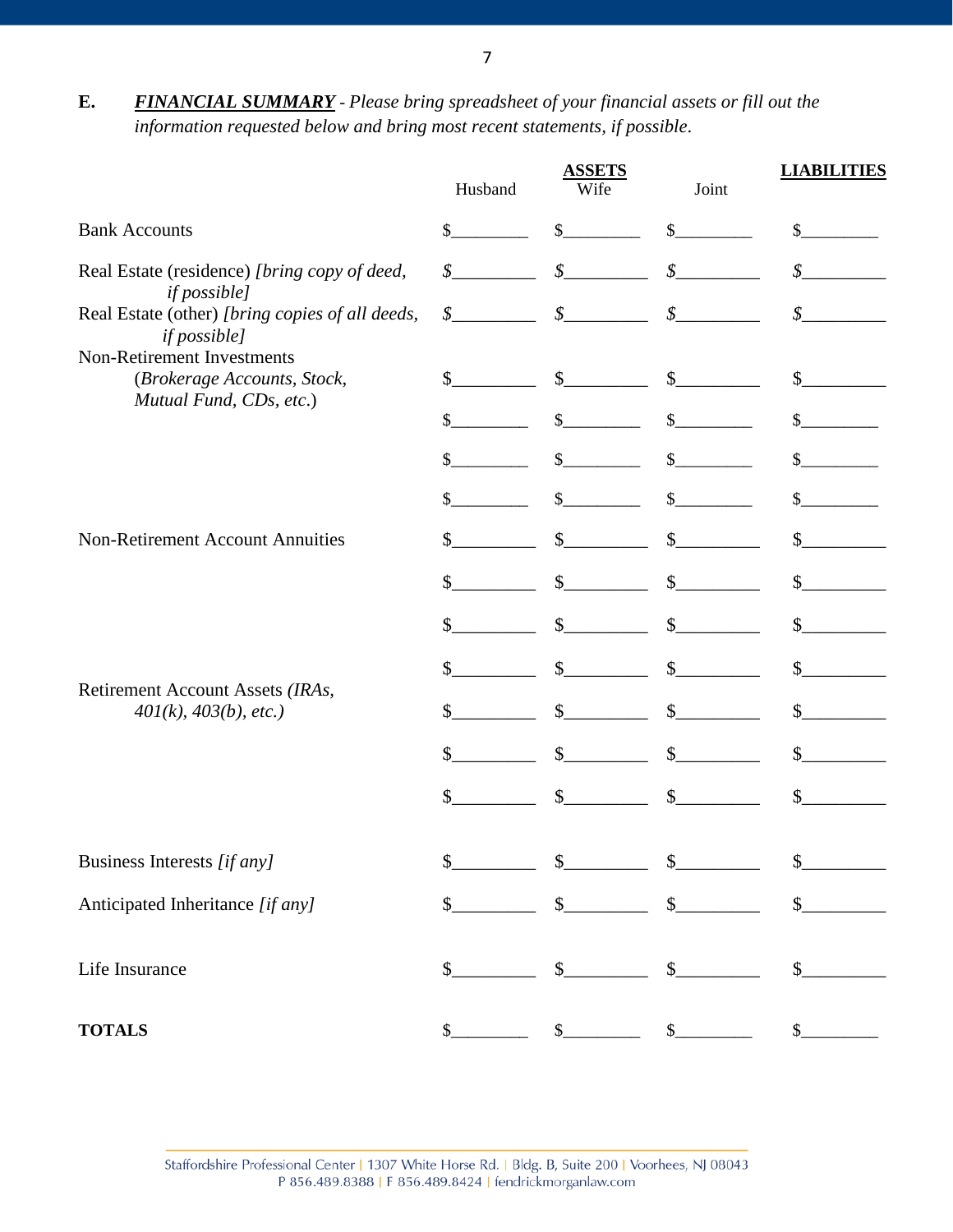| <b>Personal Residence:</b>                                |                                |                                                                                                                                                                                                                                |                         |
|-----------------------------------------------------------|--------------------------------|--------------------------------------------------------------------------------------------------------------------------------------------------------------------------------------------------------------------------------|-------------------------|
|                                                           |                                |                                                                                                                                                                                                                                |                         |
| Addresses of real property other than personal residence: |                                |                                                                                                                                                                                                                                |                         |
|                                                           |                                |                                                                                                                                                                                                                                |                         |
|                                                           |                                |                                                                                                                                                                                                                                |                         |
|                                                           |                                | (2) Street <u>Tip Zip</u>                                                                                                                                                                                                      |                         |
|                                                           |                                |                                                                                                                                                                                                                                |                         |
| F.                                                        | <b>LAST WILL AND TESTAMENT</b> |                                                                                                                                                                                                                                |                         |
|                                                           |                                | <b>DISPOSITIVE INTENTIONS - SPOUSE AND CHILDREN</b>                                                                                                                                                                            |                         |
|                                                           |                                | Do you wish to provide primarily for your spouse and secondarily for your children?                                                                                                                                            | Yes<br>$\overline{N}$ o |
| Do you wish to treat all of your children equally?        |                                |                                                                                                                                                                                                                                | Yes<br>N <sub>o</sub>   |
| If not, why?                                              |                                |                                                                                                                                                                                                                                |                         |
| <b>EXECUTOR</b>                                           |                                |                                                                                                                                                                                                                                |                         |
| Whom do you want to serve as your Executor?               |                                |                                                                                                                                                                                                                                |                         |
| (Husband)                                                 |                                |                                                                                                                                                                                                                                |                         |
|                                                           |                                | Second Choice                                                                                                                                                                                                                  |                         |
|                                                           |                                |                                                                                                                                                                                                                                |                         |
| (Wife)                                                    |                                |                                                                                                                                                                                                                                |                         |
|                                                           |                                | Second Choice Leadership and the contract of the contract of the contract of the contract of the contract of the contract of the contract of the contract of the contract of the contract of the contract of the contract of t |                         |
|                                                           |                                | Third Choice                                                                                                                                                                                                                   |                         |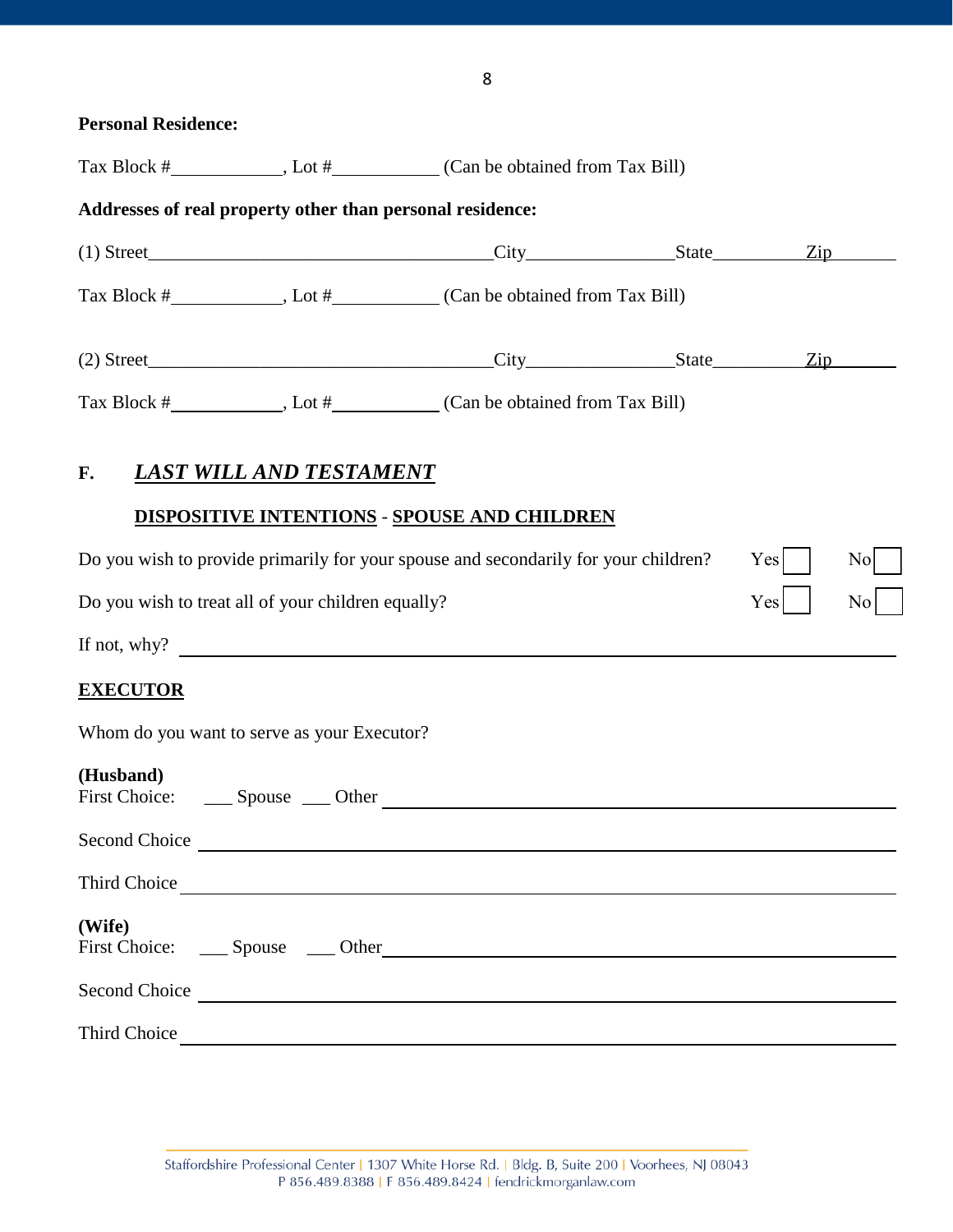# **TRUSTEE**

If a Trust is established whom do you want to serve as your Trustee?

# **(Husband)**

|             | $(1105)$ anu $)$                                                                     |                      |     |    |
|-------------|--------------------------------------------------------------------------------------|----------------------|-----|----|
|             | Second Choice Leadership Charles Changes and Choice                                  |                      |     |    |
| (Wife)      |                                                                                      |                      |     |    |
|             |                                                                                      |                      |     |    |
| $G_{\cdot}$ | <b>POWER OF ATTORNEY</b><br>Do either of you currently have a Power of Attorney?     | $Yes \Box$ No $\Box$ |     |    |
|             | (Husband)                                                                            |                      |     |    |
|             | (Name)                                                                               | (Address)            |     |    |
|             | (Name)                                                                               | (Address)            |     |    |
| (Wife)      |                                                                                      |                      |     |    |
|             | (Name)                                                                               | (Address)            |     |    |
|             | (Name)                                                                               | (Address)            |     |    |
|             |                                                                                      |                      |     |    |
| Н.          | <b>LIVING WILL</b><br>(Husband)                                                      |                      |     |    |
|             | Do you want a Living Will?                                                           |                      | Yes |    |
|             | Do you want your Living Will to provide for withdrawal of artificial food and fluid? |                      | Yes | No |
|             | Do you want to donate your eyes or organs?                                           |                      | Yes | No |
|             | Whom do you want to make your medical decisions?                                     |                      |     |    |
|             |                                                                                      |                      |     |    |
|             | (Name)                                                                               | (Address)            |     |    |
|             | Second Choice_                                                                       |                      |     |    |
|             | (Name)                                                                               | (Address)            |     |    |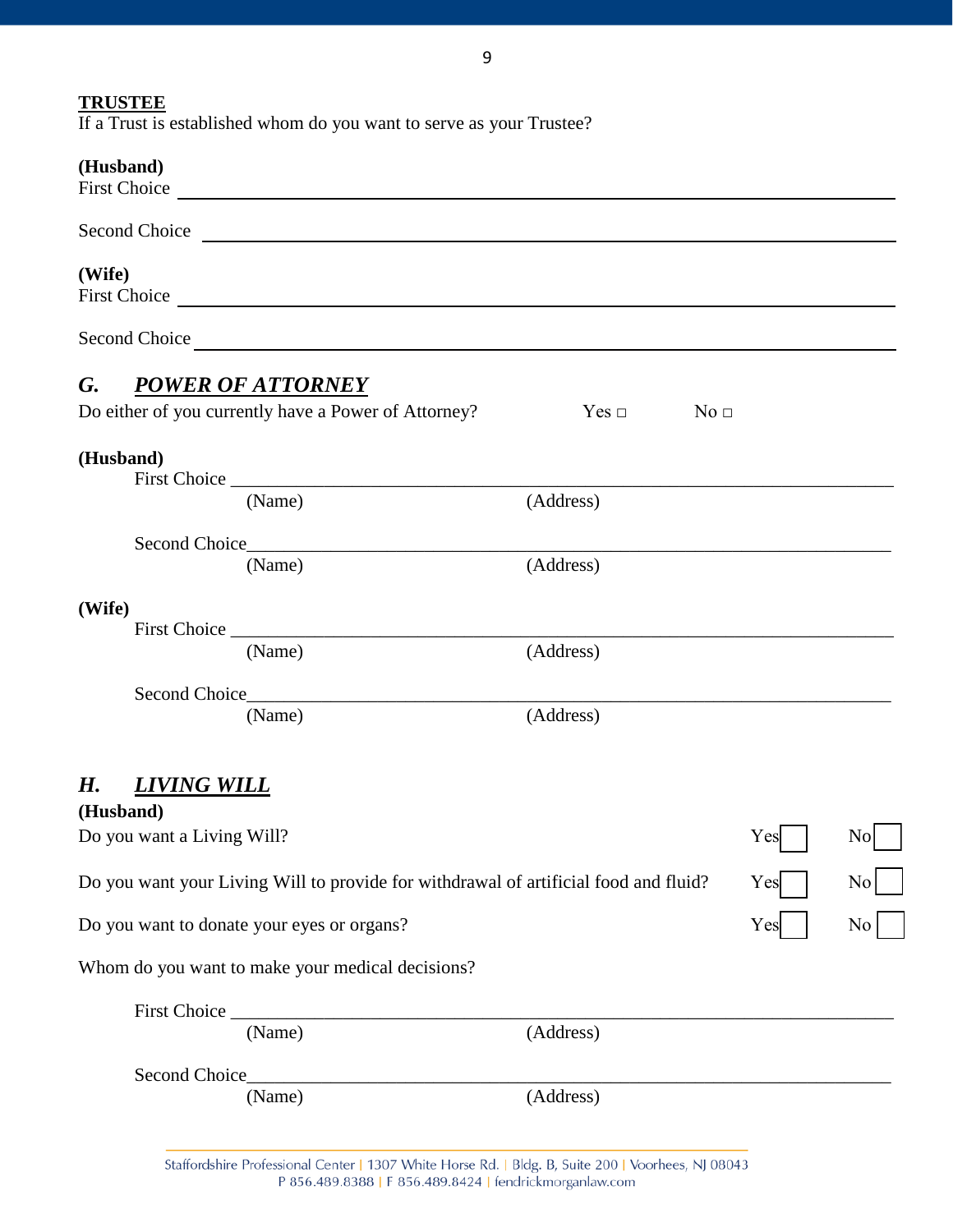| Yes<br>No<br>Do you want your Living Will to provide for withdrawal of artificial food and fluid?<br>$\rm No$<br>Yes<br>Yes<br>No <sub>1</sub><br>(Address)<br>(Address) |
|--------------------------------------------------------------------------------------------------------------------------------------------------------------------------|
|                                                                                                                                                                          |
|                                                                                                                                                                          |
|                                                                                                                                                                          |
|                                                                                                                                                                          |
|                                                                                                                                                                          |
|                                                                                                                                                                          |
|                                                                                                                                                                          |
|                                                                                                                                                                          |
|                                                                                                                                                                          |
| Do you want the person making your medical decisions to consult with any other person prior to acting?                                                                   |
|                                                                                                                                                                          |
|                                                                                                                                                                          |
| Do you want the person making your medical decisions to consult with any other person prior to acting?                                                                   |
|                                                                                                                                                                          |
|                                                                                                                                                                          |
| Have you made gifts, to an individual or group of individuals, or to a trust within the past 60 months?                                                                  |
|                                                                                                                                                                          |
|                                                                                                                                                                          |
| Amount                                                                                                                                                                   |
| Amount                                                                                                                                                                   |
| Amount                                                                                                                                                                   |
|                                                                                                                                                                          |
|                                                                                                                                                                          |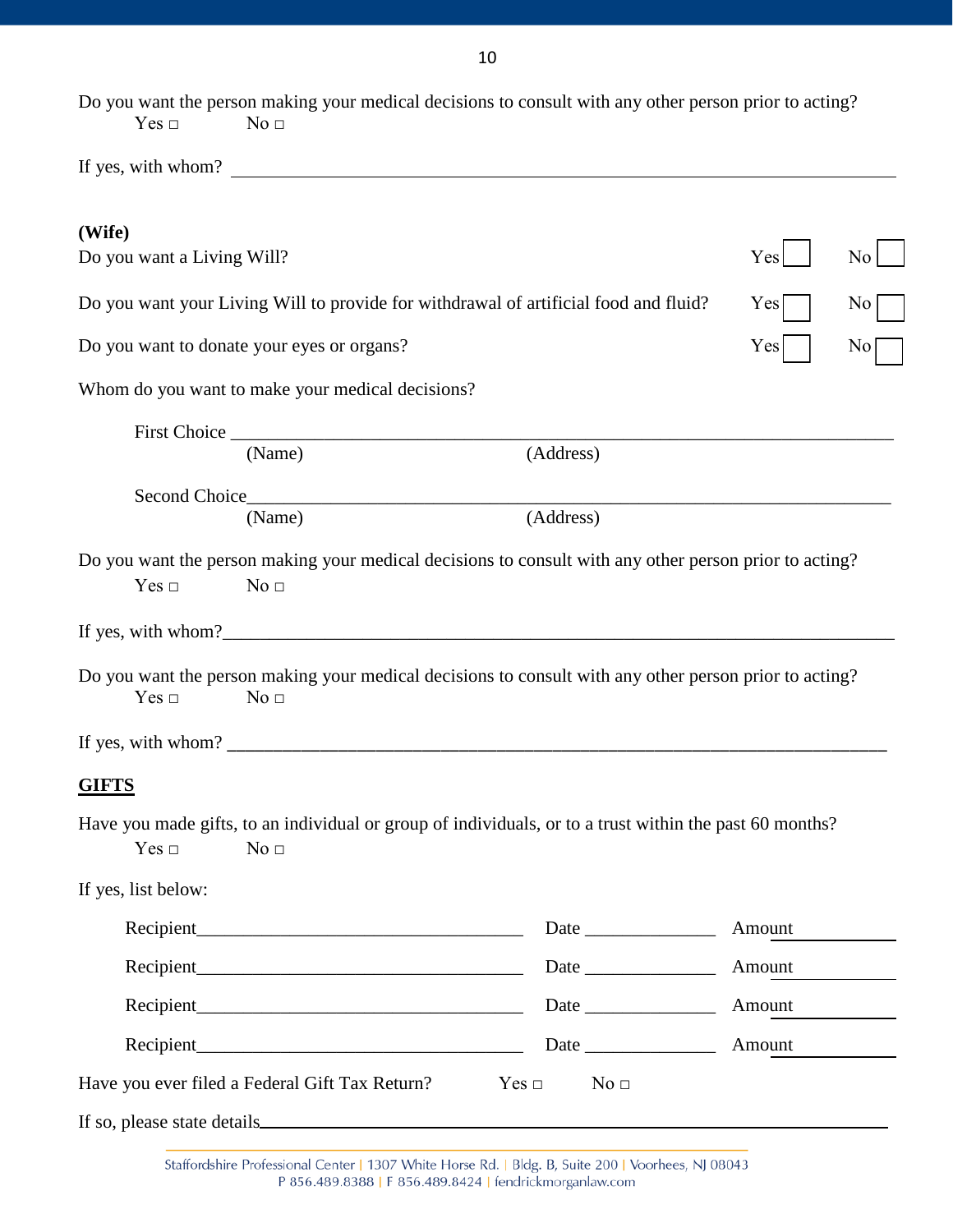# **J. LIFE INSURANCE**

| Street Address |  |
|----------------|--|
|                |  |
|                |  |
|                |  |
|                |  |
|                |  |
| Street Address |  |
|                |  |
|                |  |
|                |  |
|                |  |
|                |  |
| Street Address |  |
|                |  |
|                |  |
|                |  |
|                |  |

Staffordshire Professional Center | 1307 White Horse Rd. | Bldg. B, Suite 200 | Voorhees, NJ 08043 P 856.489.8388 | F 856.489.8424 | fendrickmorganlaw.com